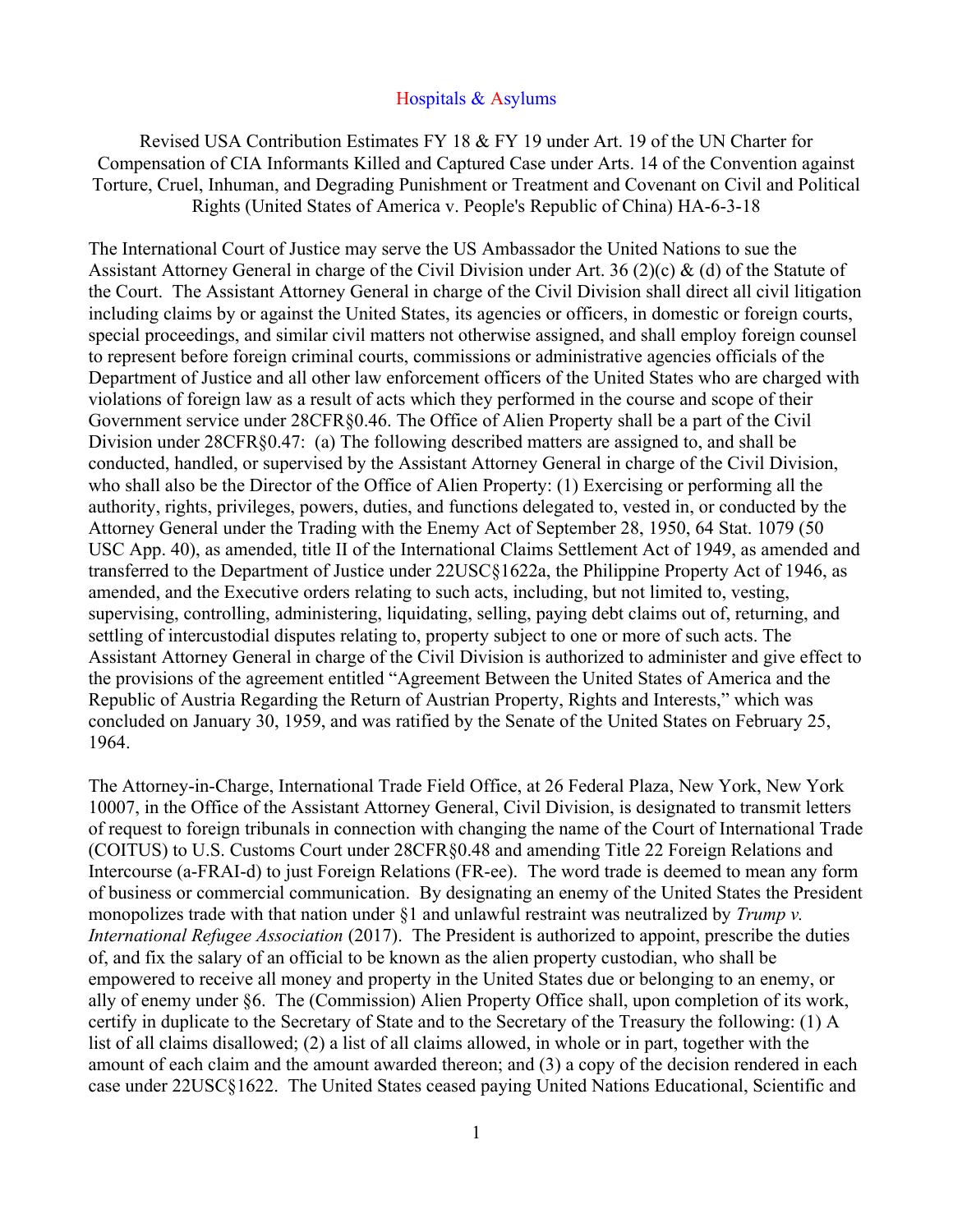Cultural Organization (UNESCO) in 2011 and proposed to reduce total UN contributions 32% to 68% of previous year, from \$1.4 billion FY 17 to \$949 million, and did not distribute it. The United States owes the United Nations arrears of \$1.2 billion FY18 - \$600 million to UNESCO and \$550 million for UN distribution FY 18 to sustain \$1.5 billion FY  $18 + 2.5\%$  annual growth of UN contributions. UNESCO spending will grow 2.5% annually from \$150 million FY 19, the largest single spending category after the UN regular budget, \$1.6 billion FY 19 under Art. 19 of the UN Charter.

## **UN Contributions FY 15 – FY 19**

(thousands)

|                                                                                 | <b>FY15</b> | FY 16   | <b>FY16</b> | <b>FY 17</b> | <b>FY17</b> | <b>FY18</b><br>68% | FY8 2.4%       | FY 19<br>2.5%  |
|---------------------------------------------------------------------------------|-------------|---------|-------------|--------------|-------------|--------------------|----------------|----------------|
| United<br><b>Nations</b><br>Regular<br><b>Budget</b>                            | 620,379     | 630,946 | 630,996     | 593,191      | 593,267     | 403,422            | 607,505        | 622,693        |
| United<br><b>Nations</b><br>War<br>Crimes<br>Tribunal-<br>Yugoslav<br>ia        | 11,077      | 11,039  | 11,039      | $4,130-$     | 4,131       | $\mathbf{0}$       | $\overline{0}$ | $\overline{0}$ |
| United<br><b>Nations</b><br>War<br>Crimes<br>Tribunal -<br>Rwanda               | 5,148       | 5,289   | 5,289       | 1,460        | 1,460       | $\overline{0}$     | $\overline{0}$ | $\overline{0}$ |
| Internatio<br>nal<br>Residual<br>Mechanis<br>m for the<br>Criminal<br>Tribunals | 6,091       | 2,724   | 2,724       | 9,137        | 7,375       | $\mathbf{0}$       | $\overline{0}$ | $\overline{0}$ |
| Food and<br>Agricultu<br>re<br>Organizat<br>ions<br>(FAO)                       | 111,778     | 108,249 | 108,452     | 111,690      | 109,138     | 74,214             | 111,757        | 114,551        |
| Internatio                                                                      | 102,792     | 98,068  | 97,948      | 101,064      | 98,087      | 66,699             | 100,441        | 102,952        |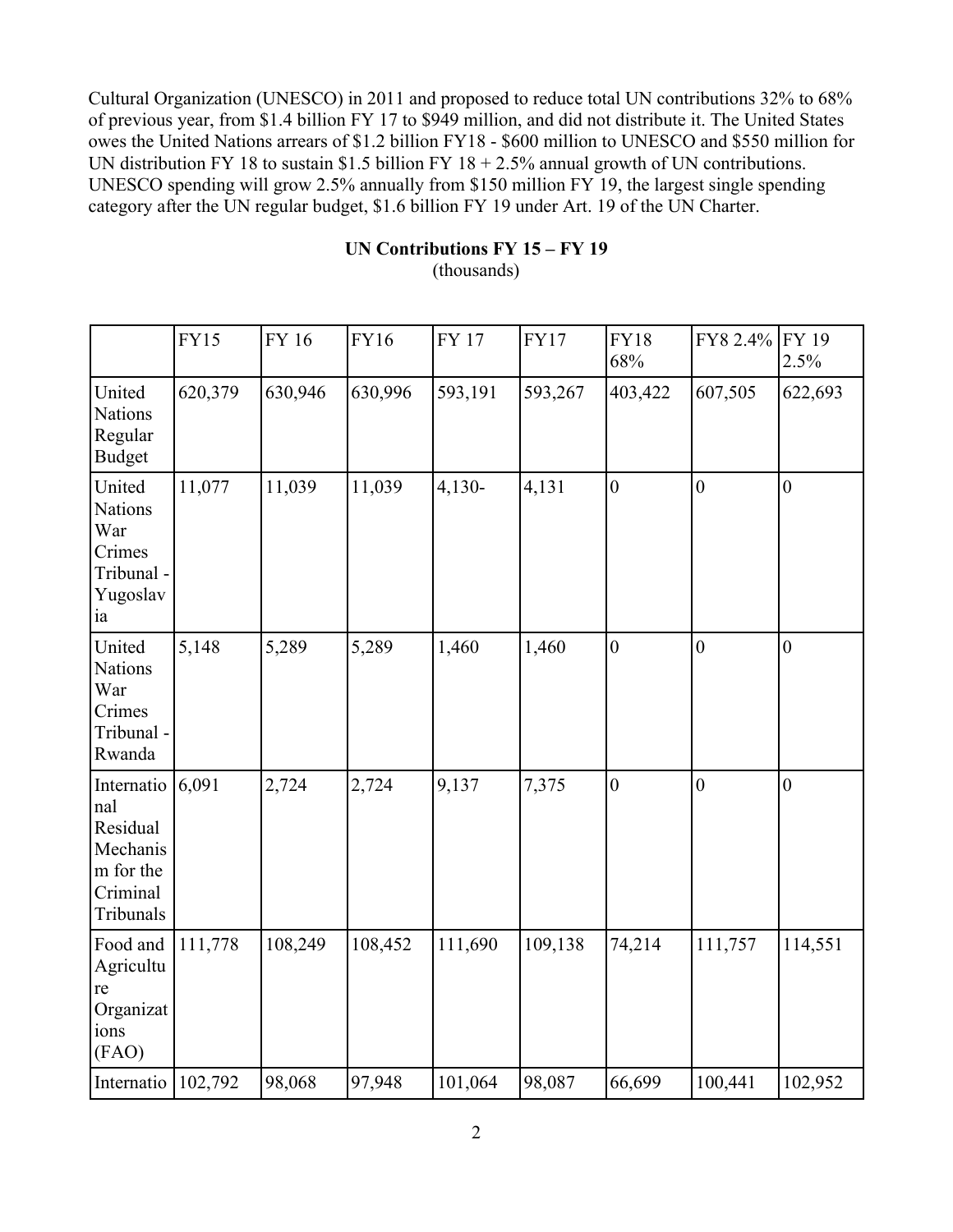| nal<br>Atomic<br>Energy<br>Agency                                                  |              |                  |                  |                  |                  |        |         |         |
|------------------------------------------------------------------------------------|--------------|------------------|------------------|------------------|------------------|--------|---------|---------|
| Internatio<br>nal Civil<br>Aviation<br>Organizat<br>ion                            | 17,532       | 16,926           | 17,077           | 17,089           | 16,415           | 11,162 | 16,809  | 17,229  |
| Internatio<br>nal Labor<br>Organizat<br>ion                                        | 85,724       | 85,132           | 85,562           | 85,551           | 82,349           | 55,997 | 84,325  | 86,433  |
| Internatio<br>nal<br>Maritime<br>Organizat<br>ion                                  | 1,252        | 1,199            | 1,068            | 1,199            | 990              | 673    | 1,014   | 1,039   |
| Internatio<br>nal<br>Telecom<br>municatio<br>n Union                               | 10,301       | 10,076           | 10,081           | 10,214           | 9,854            | 6,701  | 10,091  | 10,343  |
| <b>UN</b><br>Educatio<br>nal,<br>Scientific<br>&<br>Cultural<br>Org<br>(UNESC<br>O | $\mathbf{0}$ | $\boldsymbol{0}$ | $\boldsymbol{0}$ | $\boldsymbol{0}$ | $\boldsymbol{0}$ | 47,910 | 600,000 | 150,000 |
| Universal<br>Postal<br>Union<br>(UPU)                                              | 2,323        | 2,379            | 2,324            | 2,366            | 2,209            | 1,502  | 2,262   | 2,319   |
| World<br>Health<br>Organizat<br>ion                                                | 113,947      | 112,704          | 112,798          | 113,062          | 111,211          | 75,623 | 113,880 | 116,727 |
| World<br>Intellectu<br>al                                                          | 1,178        | 1,158            | 1,143            | 1,169            | 1,139            | 775    | 1,166   | 1,195   |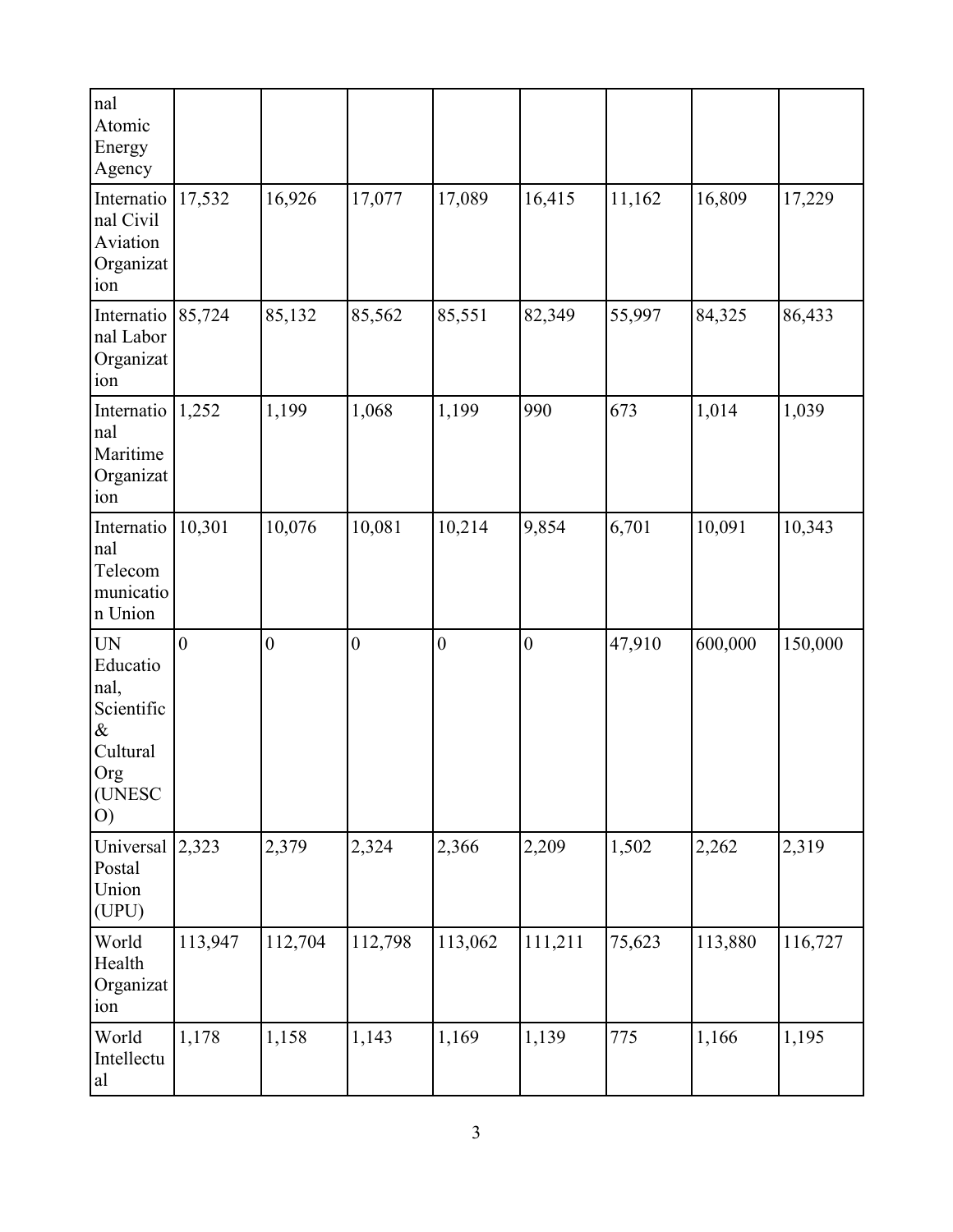| Property<br>Organizat<br>ion<br>(WIPO)                                          |           |           |           |           |           |         |           |           |
|---------------------------------------------------------------------------------|-----------|-----------|-----------|-----------|-----------|---------|-----------|-----------|
| World<br>Meteorol<br>ogical<br>Organizat<br>ion                                 | 14,706    | 14,378    | 14,445    | 14,813    | 14,715    | 10,006  | 15,068    | 15,445    |
| Subtotal,<br>United<br><b>Nations</b><br>and<br>Affiliated<br>Agencies          | 1,104,228 | 1,100,267 | 1,100,946 | 1,066,135 | 1,052,340 | 754,684 | 1,664,318 | 1,240,926 |
| Organizat<br>ion of<br>American<br><b>States</b>                                | 49,240    | 49,240    | 49,240    | 49,610    | 50,373    | 34,254  | 51,582    | 52,872    |
| Pan<br>American<br>Health<br>Organizat<br>ion<br>(PAHO)                         | 65,686    | 64,486    | 64,486    | 63,286    | 65,286    | 44,395  | 66,853    | 68,524    |
| Inter-<br>American<br>Institute<br>for<br>Cooperati<br>on on<br>Agricultu<br>re | 16,359    | 17,157    | 17,166    | 17,423    | 17,435    | 11,856  | 17,853    | 18,299    |
| Pan<br>American<br>Institute<br>of<br>Geograph<br>y and<br>History              | 324       | 324       | 324       | 324       | 324       | 324     | 324       | 332       |
| Subtotal,<br>Inter-<br>American                                                 | 131,427   | 131,207   | 131,216   | 130,643   | 133,418   | 90,829  | 136,612   | 140,027   |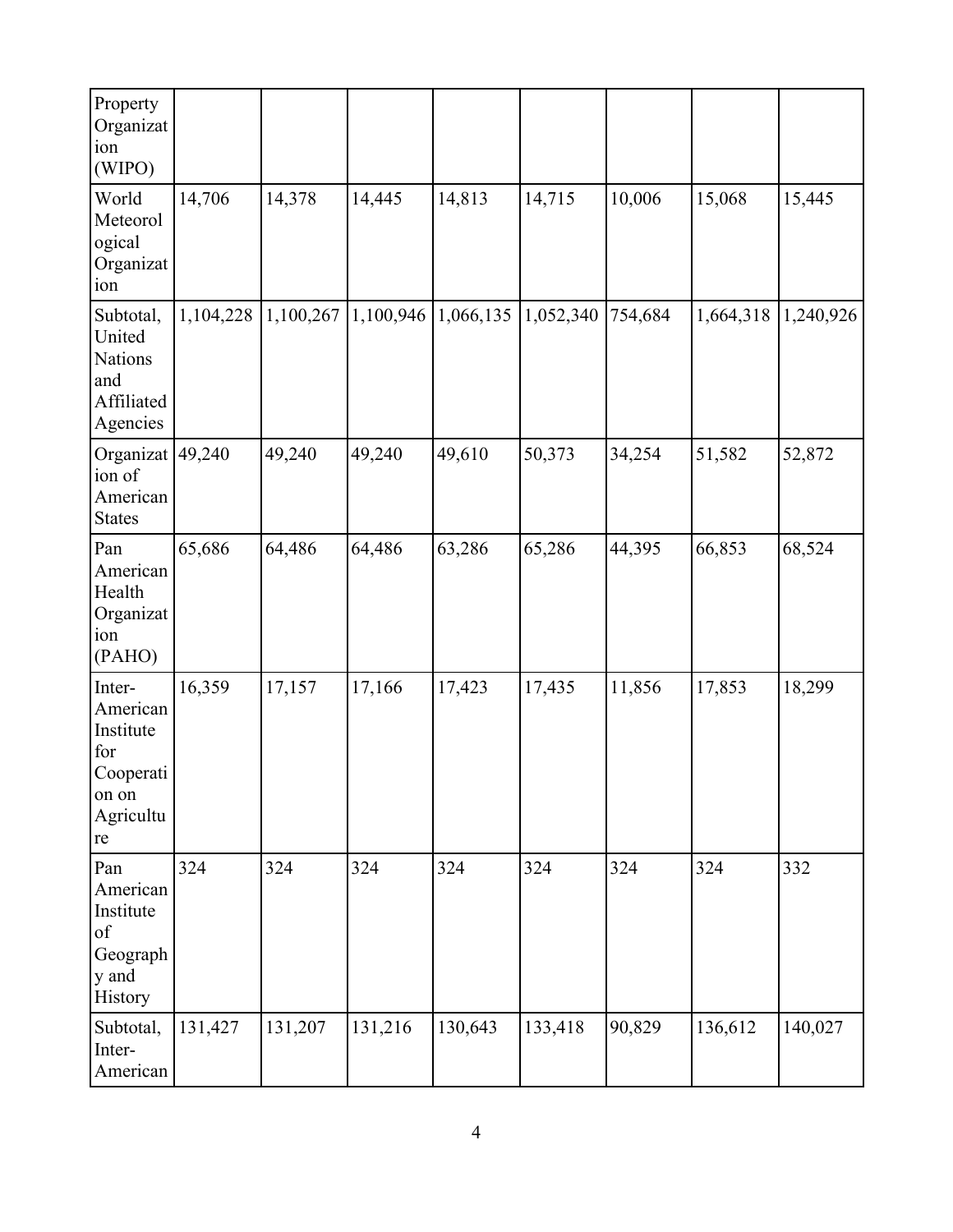| Organizat<br>ions                                                                               |         |         |         |         |         |        |         |         |
|-------------------------------------------------------------------------------------------------|---------|---------|---------|---------|---------|--------|---------|---------|
| Organizat 74,707<br>ion for<br>Economi<br>$\mathbf c$<br>Cooperati<br>on and<br>Develop<br>ment |         | 71,066  | 71,427  | 70.055  | 67,855  | 46,162 | 69,484  | 71,221  |
| North<br>Atlantic<br>Treaty<br>Organizat<br>ion<br>(NATO)                                       | 52,928  | 58,616  | 57,581  | 61,734  | 56,749  | 38,589 | 58,111  | 59,564  |
| <b>NATO</b><br>Parliame<br>ntary<br>Assembly                                                    | 914     | 901     | 929     | 918     | 892     | 607    | 913     | 936     |
| The<br>Pacific<br>Communi<br>ty                                                                 | 1,312   | 1,328   | 1,312   | 1,340   | 1,261   | 858    | 1,291   | 1,323   |
| Asia<br>Pacific<br>Economi<br>c<br>Cooperati<br>on<br>(APEC)                                    | 990     | 949     | 995     | 931     | 956     | 650    | 979     | 1,004   |
| Colombo<br>Plan<br>Council<br>on<br>Technical<br>Cooperati<br>on<br>(CPCTC)                     | 17      | 17      | 17      | 17      | 17      | 17     | 17      | 17.4    |
| Subtotal,<br>Regional<br>Organizat<br>ions                                                      | 130,937 | 132,877 | 132,261 | 134,995 | 127,730 | 86,883 | 130,795 | 134,065 |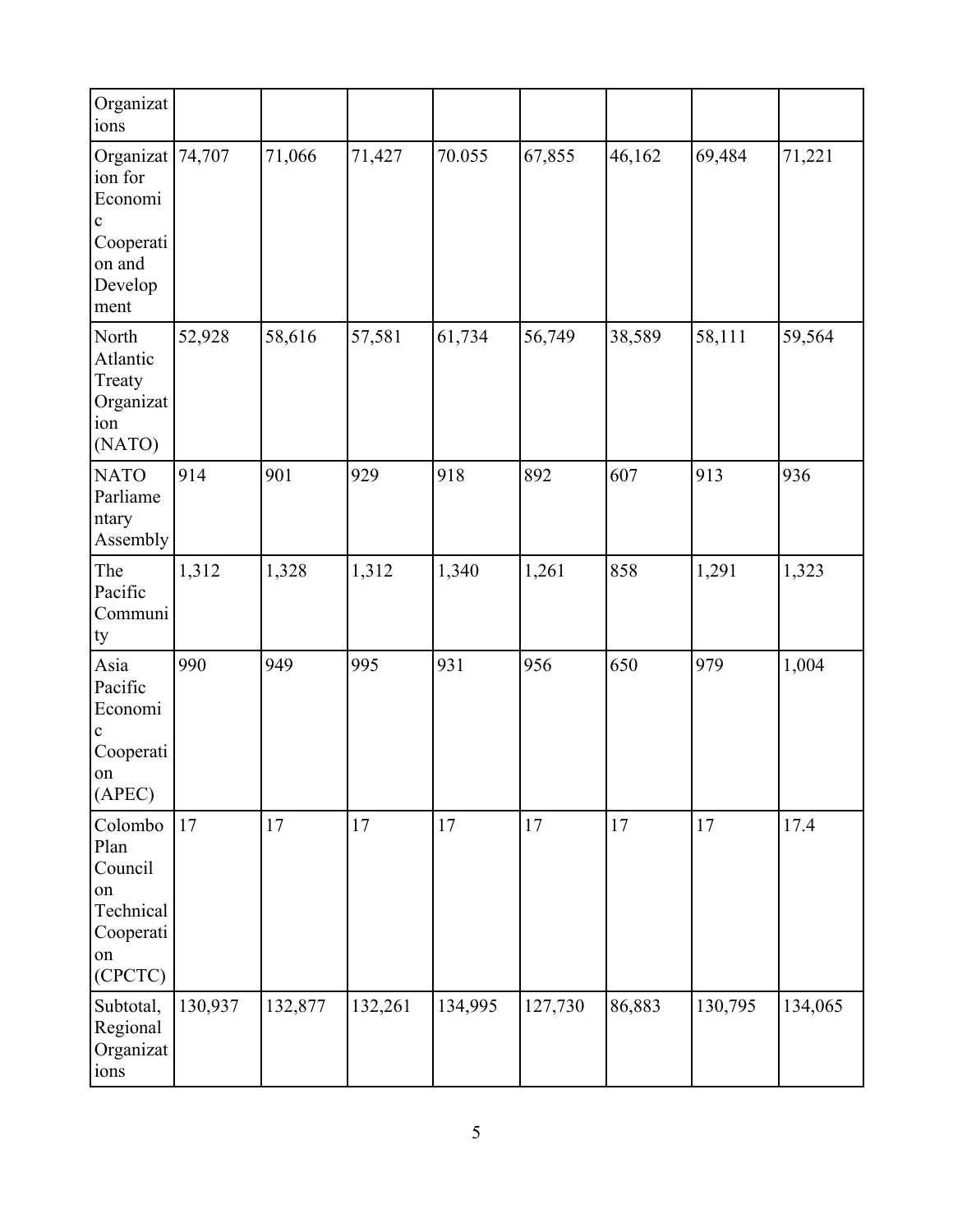| Organizat 16,997<br>ion for<br>the<br>Prohibitio<br>n of<br>Chemical<br>Weapons                 |        | 18,965 | 18,291 | 20,086 | 19,191           | 13,050           | 19,652          | 20,143           |
|-------------------------------------------------------------------------------------------------|--------|--------|--------|--------|------------------|------------------|-----------------|------------------|
| World<br>Trade<br>Organizat<br>ion                                                              | 23,037 | 22,543 | 22,601 | 22,595 | 21,844           | 14,854           | 22,368          | 22,927           |
| Customs<br>Cooperati<br>on<br>Council<br>(CCC)                                                  | 3,708  | 3,605  | 3,585  | 3,641  | 3,445            | 2,343            | 3,528           | 3,616            |
| Hague<br>Conferen<br>ce on<br>Private<br>Internatio<br>nal Law                                  | 272    | 242    | 242    | 247    | 236              | 160              | 242             | 248              |
| Internatio<br>nal<br>Agency<br>for<br>Research<br>on<br>Cancer<br>(IARC)                        | 1,887  | 1,736  | 1,761  | 1,779  | 1,669            | 1,135            | 1,709           | 1,752            |
| Internatio   143<br>nal<br><b>Bureau</b><br>for the<br>Publicati<br>on of<br>Customs<br>Tariffs |        | 143    | 137    | 143    | $\boldsymbol{0}$ | $\boldsymbol{0}$ | $\vert 0 \vert$ | $\boldsymbol{0}$ |
| Internatio<br>nal<br><b>Bureau</b><br>Permanen<br>t Court of<br>Arbitratio                      | 58     | 60     | 60     | 61     | 59               | 40               | 60              | 61.5             |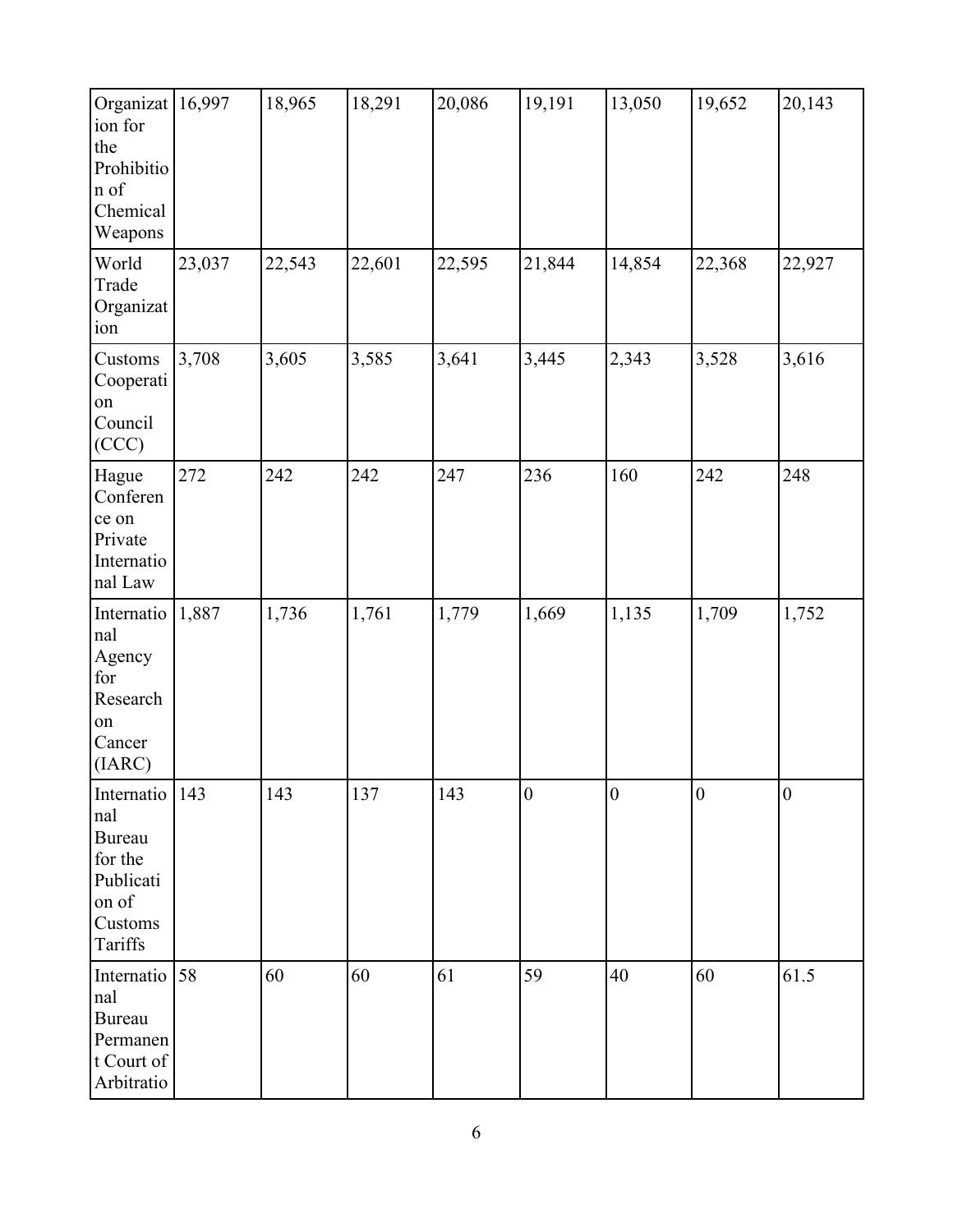| $\ln$<br>(IBWM)                                                                                                              |     |       |       |       |       |     |       |       |
|------------------------------------------------------------------------------------------------------------------------------|-----|-------|-------|-------|-------|-----|-------|-------|
| Internatio $ 1,341$<br>nal<br>Bureau of<br>Weights<br>and<br>Measures<br>(IBWM)                                              |     | 1,227 | 1,249 | 1,232 | 1,191 | 810 | 1,220 | 1,251 |
| Internatio 885<br>nal<br>Center<br>for the<br>Study of<br>Preservati<br>on and<br>Restorati<br>on of<br>Cultural<br>Property |     | 889   | 916   | 889   | 868   | 590 | 889   | 911   |
| Internatio $ 621$<br>nal<br>Coffee<br>Organizat<br>ion                                                                       |     | 618   | 462   | 605   | 411   | 279 | 421   | 432   |
| Internatio<br>nal<br>Copper<br>Study<br>Group<br>$\left  (ICSG) \right $                                                     | 28  | 34    | 30    | 30    | 28    | 19  | 29    | 30    |
| Internatio 313<br>nal<br>Cotton<br>Advisory<br>Committe<br>${\bf e}$                                                         |     | 281   | 281   | 276   | 276   | 188 | 283   | 290   |
| Internatio 543<br>nal<br>Grains<br>Council<br>(IGC)                                                                          |     | 524   | 484   | 524   | 422   | 287 | 432   | 443   |
| Internatio                                                                                                                   | 107 | 108   | 109   | 108   | 103   | 70  | 106   | 109   |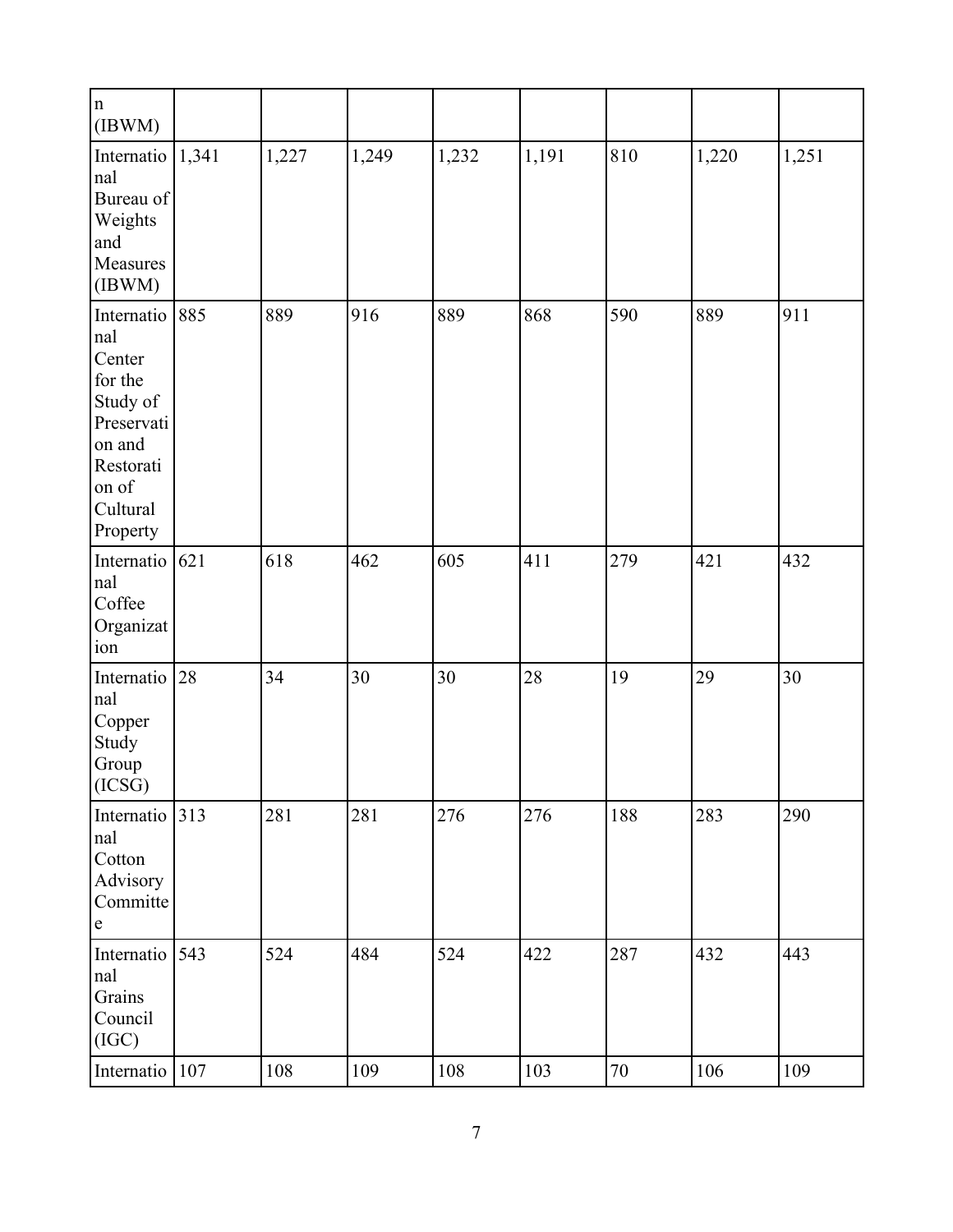| <sub>nal</sub><br>Hydrogra<br>phic<br>Organizat<br>ion                                        |     |       |        |       |       |       |        |       |
|-----------------------------------------------------------------------------------------------|-----|-------|--------|-------|-------|-------|--------|-------|
| Internatio<br>Inal<br>Institute<br>for the<br>Unificati<br>on of<br>Private<br>Law<br>(IIUPL) | 140 | 142   | 144    | 142   | 135   | 92    | 138    | 142   |
| Internatio<br>nal Lead<br>and Zinc<br>Study<br>Group                                          | 28  | 29    | 30     | 29    | 27    | 18    | 28     | 28.7  |
| Internatio<br>nal<br>Organizat<br>ion of<br>Legal<br>Metrolog<br>y(IOLM)                      | 124 | 126   | 132    | 126   | 107   | 73    | 110    | 113   |
| Internatio 3,881<br>nal<br>Renewabl<br>e Energy<br>Agency                                     |     | 4,505 | 4,483  | 4,527 | 4,348 | 2,957 | 4,452  | 4,563 |
| Internatio<br>nal Seed<br>Testing<br>Associati<br>on<br>(ISTA)                                | 14  | 15    | $10\,$ | 14    | 11    | 8     | $11\,$ | 11.3  |
| Internatio<br>nal<br>Tropical<br>Timber<br>Organizat<br>ion<br>(ITTO)                         | 288 | 310   | 300    | 310   | 287   | 195   | 294    | 301   |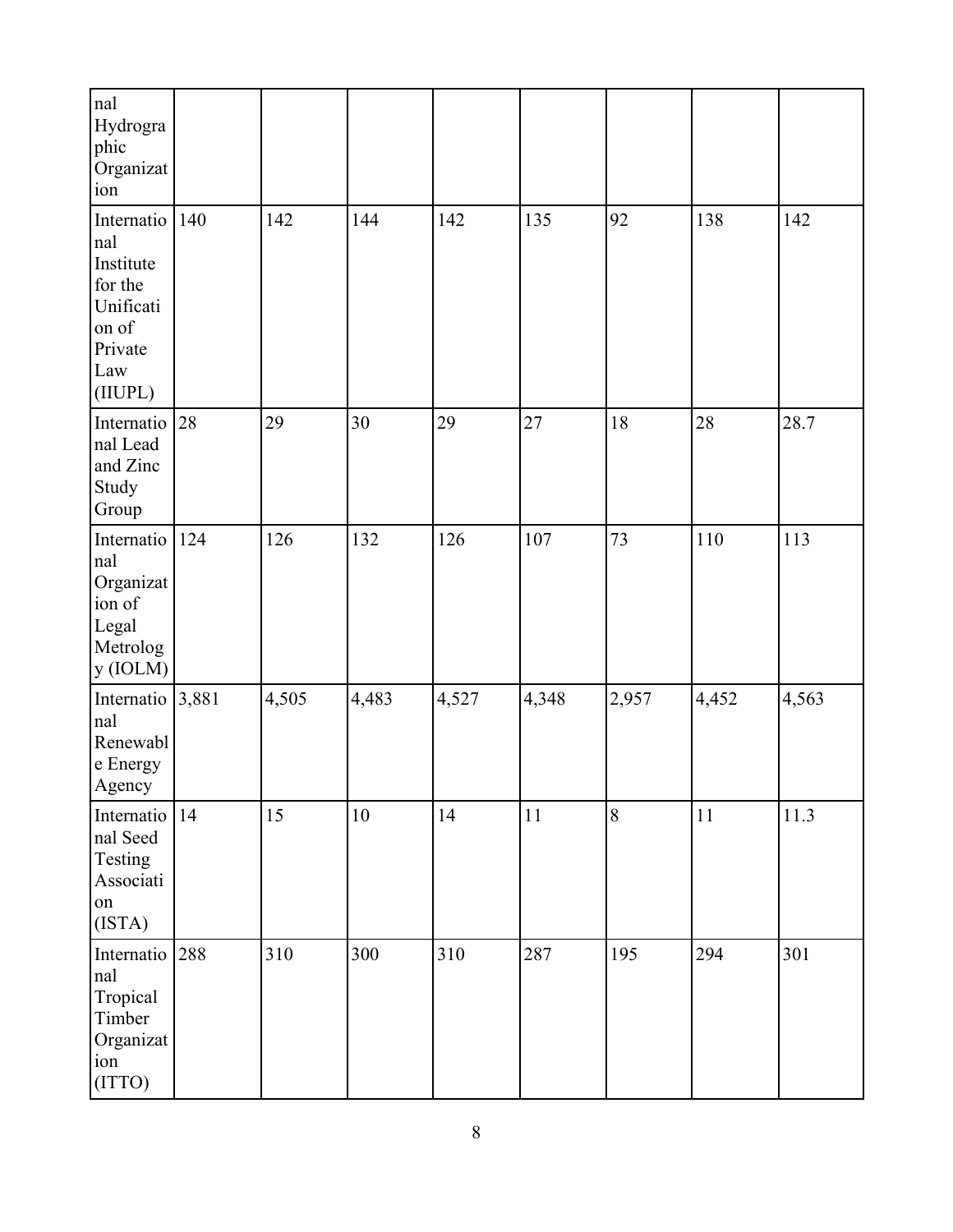| Internatio 524<br>nal Union<br>for the<br>Conserva<br>tion of<br>Natural<br>Resource<br> s |        | 520                                             | 514    | 520    | 506       | 344     | 518       | 531       |
|--------------------------------------------------------------------------------------------|--------|-------------------------------------------------|--------|--------|-----------|---------|-----------|-----------|
| Internatio<br>nal Union<br>for the<br>Protectio<br>n of<br>Varieties<br>of Plants          | 287    | 275                                             | 271    | 275    | 268       | 182     | 274       | 281       |
| World<br>Organizat<br>ion for<br>Animal<br>Health<br>(OIE)                                 | 174    | 176                                             | 194    | 176    | 184       | 125     | 188       | 193       |
| Subtotal,<br>Other<br>Internatio<br>nal<br>Organizat<br>ions                               | 55,400 | 57,073                                          | 56,286 | 58,335 | 55,616    | 37,819  | 56,952    | 58,378    |
| Tax<br>Reimburs<br>ement<br>Agreeme<br>nts                                                 | 28,220 |                                                 | 27,220 |        | 27,220    |         |           | 26,220    |
| <b>UN</b><br>Special<br>Political<br>Missions<br>$\sin$<br>Afghanist<br>an and<br>Libya    |        |                                                 | 18,015 |        | (18, 015) |         |           | (18, 015) |
| Total<br>Overall<br><b>Requirem</b><br>ents                                                |        | $1,422,105$   1,421,424   1,466,944   1,390,108 |        |        | 1,378,309 | 948,525 | 1,988,677 | 1,599,616 |